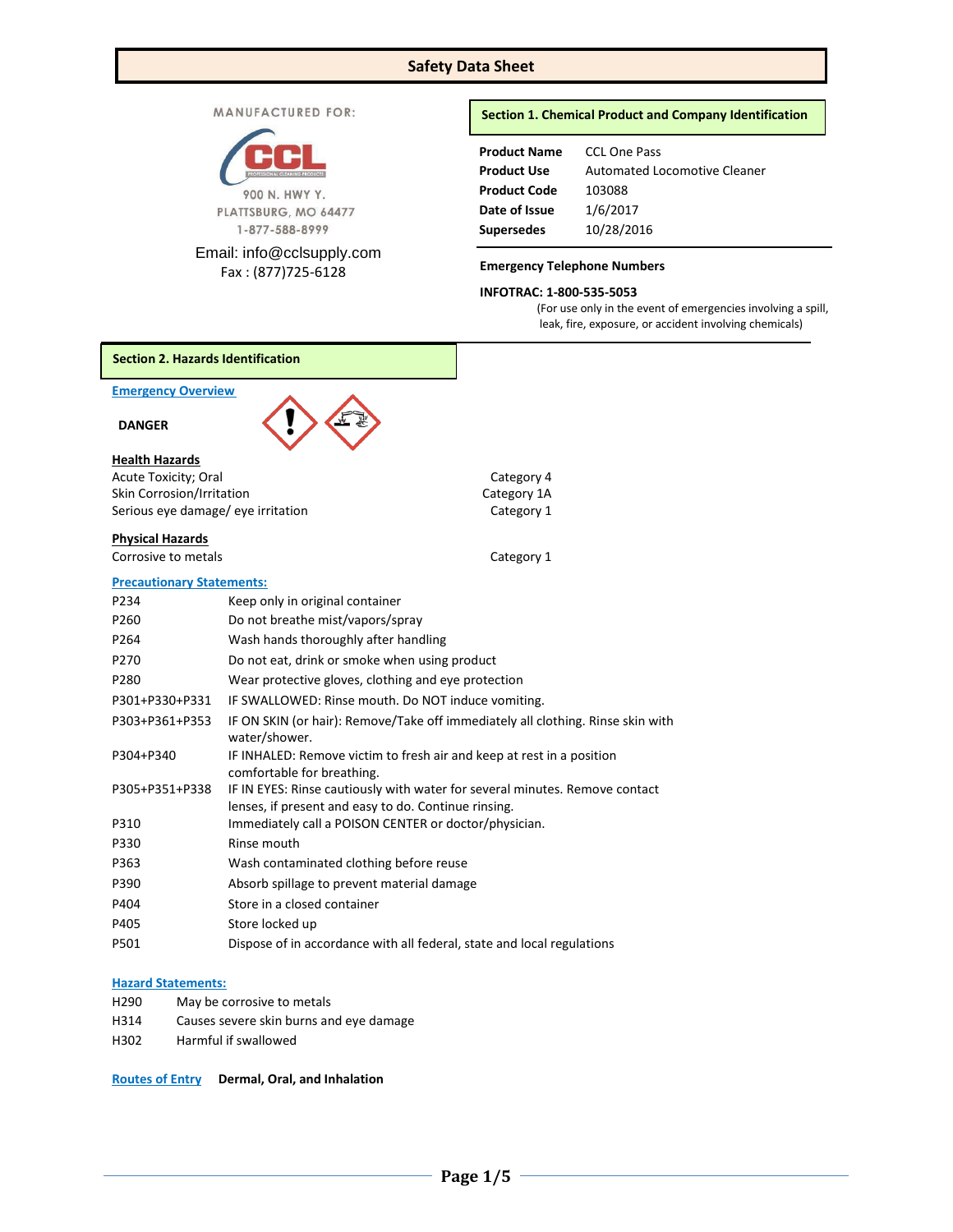## **Acute Effects:**

| Eyes              | May cause severe burns and permanent eye damage, including blindness. Severity increases with duration of contact. |
|-------------------|--------------------------------------------------------------------------------------------------------------------|
| <b>Skin</b>       | Causes mild irritation to severe burns depending on duration of contact.                                           |
| <b>Inhalation</b> | May cause irritation nausea, headache, dizziness, and pain                                                         |
| Ingestion         | May cause diarrhea, vomiting, burns, and tissue ulceration                                                         |

### **Section 3. Composition/Information on Ingredients**

| <b>Name of Hazardous Ingredients</b>        | <b>CAS Number</b> | % by Weight |
|---------------------------------------------|-------------------|-------------|
| Sodium Hydroxide                            | 1310-73-2         | $5 - 10$    |
| Sodium xylene Sulphonate                    | 1300-72-7         | $5-10$      |
| Monoethanolamine                            | 141-43-5          | $1 - 5$     |
| Alcohol, C10-14, ethoxylated                | 66455-15-0        | $1 - 5$     |
| Nonylphenol, ethoxylated                    | 127087-87-0       | $1 - 5$     |
| Benzenesulfonic acid, C10-16- alkyl derivs. | 68584-22-5        | $1 - 5$     |
| Trisodium Nitrilotriacetate                 | 5064-31-3         | $0.1 - 1$   |
| Tetrasodium ethylenediaminetetraacetate     | $64 - 02 - 8$     | $10 - 20$   |

### **Section 4. First Aid Measures**

| <b>Eye Contact</b>  | Flush immediately with plenty of clean water for at least 15 minutes holding evelids apart. Seek immediate    |
|---------------------|---------------------------------------------------------------------------------------------------------------|
|                     | medical attention. Small amount of splashed product in eyes can cause irreversible tissue damage. Remove      |
|                     | contact lens if present and easy to do. Continue rinsing.                                                     |
| <b>Skin Contact</b> | Flush immediately with plenty of clean water for at least 15 minutes while removing contaminated clothing and |
|                     | shoes; wash before reuse. Discard contaminated shoes and leather articles. Seek medical attention.            |

**Inhalation** Remove to fresh air. Begin CPR if breathing has stopped and seek immediate medical attention.<br>Ingestion Do not induce vomiting. Rinse mouth with water. Drink several glasses of water. If vomiting occu **Ingestion** Do not induce vomiting. Rinse mouth with water. Drink several glasses of water. If vomiting occurs, use methods to avoid aspiration. Keep respiratory tract clear. Do not give milk or alcoholic beverages. Seek immediate medical attention.

| <b>Section 5. Fire Fighting Measures</b>                                                                                                       |                                                                                          | $\blacksquare$<br>National Fire Protection Association (U.S.A)<br>(estimated rating)                                                                                                                                                                                                                                                                   |  |
|------------------------------------------------------------------------------------------------------------------------------------------------|------------------------------------------------------------------------------------------|--------------------------------------------------------------------------------------------------------------------------------------------------------------------------------------------------------------------------------------------------------------------------------------------------------------------------------------------------------|--|
| <b>Hazardous Combustion Products</b><br><b>Extinguishing Media</b><br><b>Unsuitable Extinguishing Media</b><br><b>Fire Fighting Procedures</b> | Water, foam, carbon dioxide, dry chemical<br>High volume water jet<br>local regulations. | Carbon dioxide, carbon monoxide, oxides of sulfur and nitrogen<br>Wear self containing breathing apparatus for firefighting if necessary. Use appropriate fire<br>fighter proceeedure to treat surrounding fire. Do not allow waste water to enter drains.<br>Collect contaminated firefighter extinguishing water separately. Dispose of according to |  |

#### **Section 6. Accidental Release Measures**

**Spill Clean Up** Wear appropriate personal protective equipment while handling spills. All spilled material must be contained and kept out of drains. The spilled chemical should be absorbed with an inert material such as sand, silica gel, universal binder and sawdust. Keep in a labeled disposal container. If possible, neutralize with acid.

### **Section 7. Handling and Storage**

## **Handling** Must wear appropriate personal protective equipment before handling product. Avoid contact with skin and eyes. To avoid spills keep bottle in a metal tray. Dispose of rinse water in according with local and national regulations. Always practice good hygiene measures such washing hand before breaks and after using product. Do not eat, drink or smoke while using this product.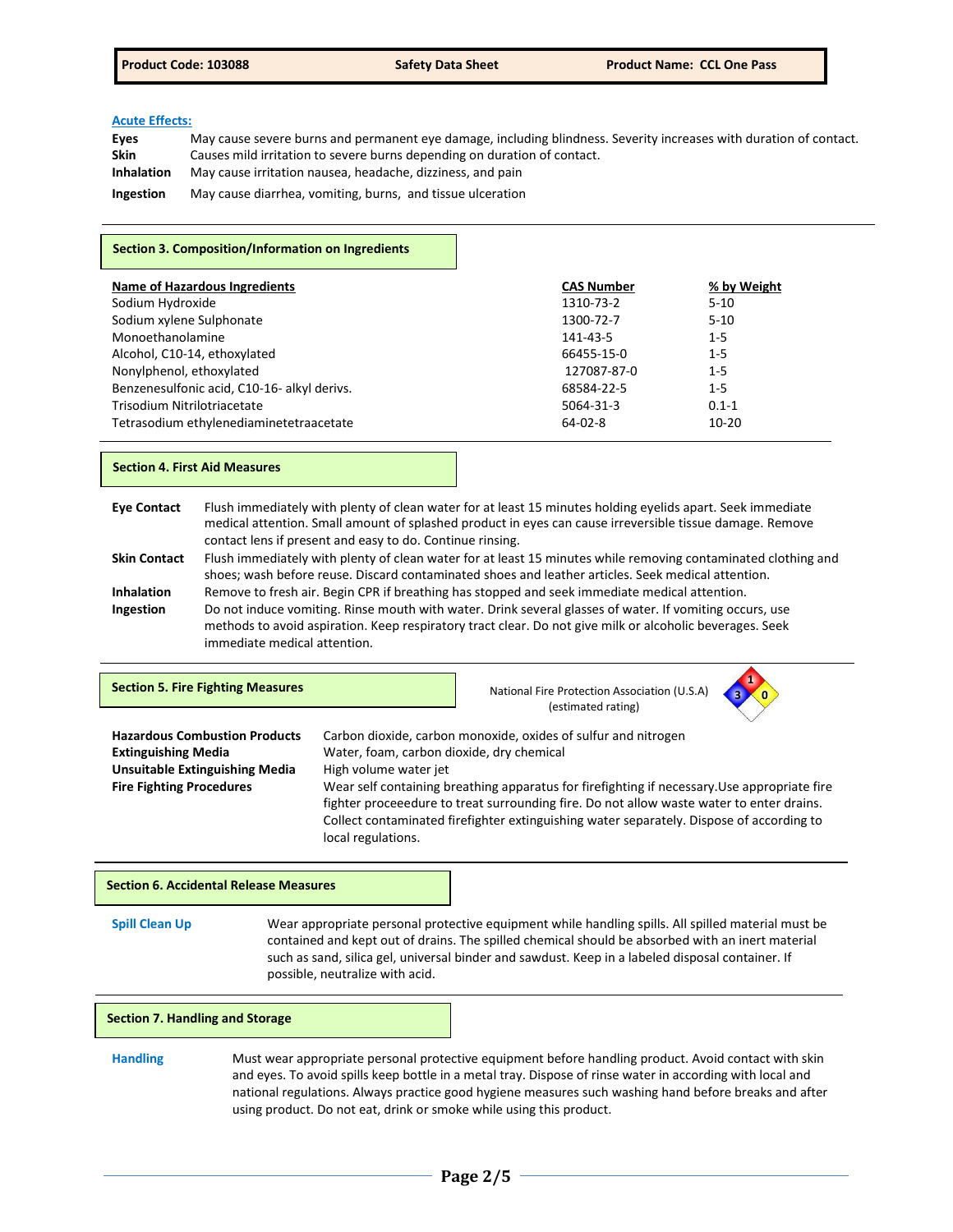**Storage** Store product in a closed labeled container in a dry well-ventilated area. . Avoid leakage by re-sealing container after use and storing in an upright position. . Observe label precautions. Electrical installation/ working materials must comply with technological safety standards. Do not store near acids. Do not store in excessive heat or near heat sources. Do not freeze.

### **Section 8. Exposure Controls/Personal Protection**

| <b>Exposure Limits</b>       |            |                  |                  |                  |
|------------------------------|------------|------------------|------------------|------------------|
| <b>Product Name</b>          | OSHA PEL   | <b>NIOSH REL</b> | <b>AIHA WEEL</b> | <b>ACGIH TLV</b> |
| Sodium Hydroxide (1310-73-2) | 2 mg/m $3$ | $2 \text{ mg/m}$ |                  | $2 \text{ mg/m}$ |
| Monoethanolamine (141-43-5)  | 6 mg/m3    | $8 \text{ mg/m}$ |                  | $8 \text{ mg/m}$ |

**Engineering Controls** Use In a well-ventilated area



# **Personal Protective Equipment (PPE)**

**Eyes** Safety goggles recommended or Face shield and safety glasses **Body** Wear neoprene or nitrile gloves. Wear an impervious synthetic apron to protect body. Depending on concentration of product used may require a full suit. Wear closed toe boots. **Respiratory** Usually not required with general use but if used in areas where product may become mist or vaporized excessively, use a NIOSH approved respirator to reduce exposure to the respiratory tract.

### **Section 9. Physical and Chemical Properties**

| <b>Physical State</b>   | Liguid                   | <b>Explosive Limits</b>      | No data available |
|-------------------------|--------------------------|------------------------------|-------------------|
| Color                   | Clear                    | <b>Vapor Pressure</b>        | No data available |
| Odor                    | Characteristic mild odor | <b>Vapor Density</b>         | No data available |
| <b>Odor Threshold</b>   | N/A                      | <b>Relative Density</b>      | Not determined    |
| рH                      | $13 - 14$                | <b>Solubility</b>            | Soluble in water  |
| <b>Freezing Point</b>   | N/A                      | <b>Partition Coefficient</b> | No data available |
| <b>Boiling Point</b>    | $212^{\circ}F$           | <b>Auto-Ignition Temp.</b>   | No data available |
| <b>Flash Point</b>      | Not determined           | <b>Decomposition Temp.</b>   | No data available |
| <b>Evaporation Rate</b> | Not determined           | <b>Viscosity</b>             | Not determined    |
| <b>Flammability</b>     | Not flammable            | <b>Specific Gravity</b>      | 1.16-1.18         |

### **Section 10. Stability and Reactivity**

| <b>Stability and Reactivity</b>         | Stable under normal conditions and use.                                          |  |  |
|-----------------------------------------|----------------------------------------------------------------------------------|--|--|
| Incompatibility                         | Strong oxidizing agents. Acids                                                   |  |  |
| <b>Hazardous Polymerization</b>         | No polymerization will occur                                                     |  |  |
| <b>Hazardous Decomposition Products</b> | Carbon, Sulfur and Nitrogen oxides                                               |  |  |
| <b>Conditions to Avoid</b>              | Do not store near acids. May react with soft metals such as aluminum and copper. |  |  |
|                                         | Strong oxidizing agents.                                                         |  |  |

## **Section 11. Toxicological Information**

| Dermal, oral and inhalation          |
|--------------------------------------|
| Causes burns                         |
| Corrosive to skin                    |
| Corrosive to eyes                    |
| Not determined                       |
| No information found                 |
| No ingredient listed as a carcinogen |
|                                      |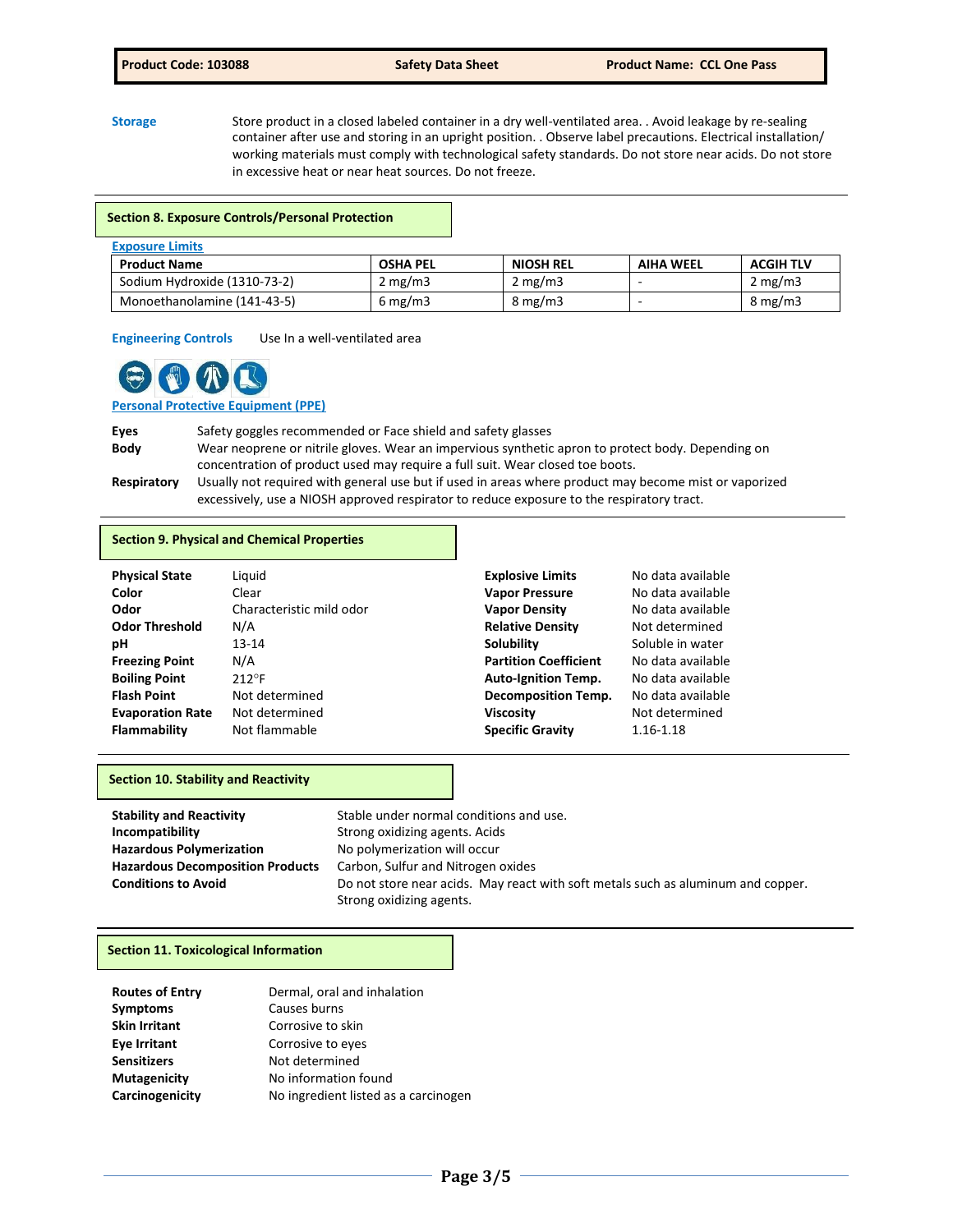| <b>Reproductive Toxicity</b> | No information found |
|------------------------------|----------------------|
| <b>Target Organs</b>         | None                 |

There is no toxicological data for this product as a whole. Based on relevant ingredients with known acute toxicity, the acute toxicity estimate using the additive formula (ATE) has been determined.

#### **Acute Toxicity**

| <b>Test</b>       | <b>Results</b> | <b>Basis</b>                     |
|-------------------|----------------|----------------------------------|
| Dermal            | 4,831 mg/kg    | ATE determined beyond Category 4 |
| Oral              | $1,637$ mg/kg  | ATE determined Category 4        |
| <b>Inhalation</b> | -              |                                  |

## **Acute Toxicity for Components**

| Component        | <b>Results</b> |             |                     |
|------------------|----------------|-------------|---------------------|
| Monoethanolamine | Oral: rabbit   | LD50        | $1000$ mg/kg        |
|                  | Oral: rat      | LD50        | 1720mg/kg           |
|                  | Dermal: rabbit | LD50        | 1mL/kg              |
|                  |                |             |                     |
| Sodium Hydroxide | Oral: rabbit   | <b>LDLo</b> | 500mg/kg (500mg/kg) |
|                  |                |             |                     |
| Alcohol C10-14,  | Oral Rat       | LD50        | $1200$ mg/kg        |
| ethoxylated      |                |             |                     |

## **Section 12. Ecological Information**

**Environmental Effects** No ecological information available

#### **Section 13. Disposal Considerations**

**Waste Information** Dispose of in accordance with all Federal, State and Local pollution control regulations. Do not allow product to enter drains and waterways.

## **Section 14. Transportation Information**

| Regulatory<br><b>Information</b> | UN number | <b>Proper Shipping</b><br><b>Name</b> | <b>Classes</b> | <b>Packaging Group</b> | Label Code |
|----------------------------------|-----------|---------------------------------------|----------------|------------------------|------------|
| <b>DOT Classification</b>        | UN3266    | Corrosive Liquid,                     |                | PGII                   | Corrosive  |
|                                  |           | Basic Inorganic n.o.s                 |                |                        |            |
|                                  |           | (Sodium Hydroxide)                    |                |                        |            |

Note: DOT Classification applies to most packaging sizes. For specific container size classifications or for size exceptions, refer to the Bill of Lading with your shipment.

| <b>Section 15. Regulatory Information</b> |                                                                                                                              |  |           |       |
|-------------------------------------------|------------------------------------------------------------------------------------------------------------------------------|--|-----------|-------|
| <b>US Federal Regulations</b>             | The following substances are listed as a toxic chemical and are subject to report under the SARA act<br>Section 313:<br>None |  |           |       |
|                                           | The following substances have CERCLA reportable quantity values (in pounds):                                                 |  |           |       |
| <b>State Regulations</b>                  | Sodium Hydroxide<br>None                                                                                                     |  | 1310-73-2 | 1,000 |